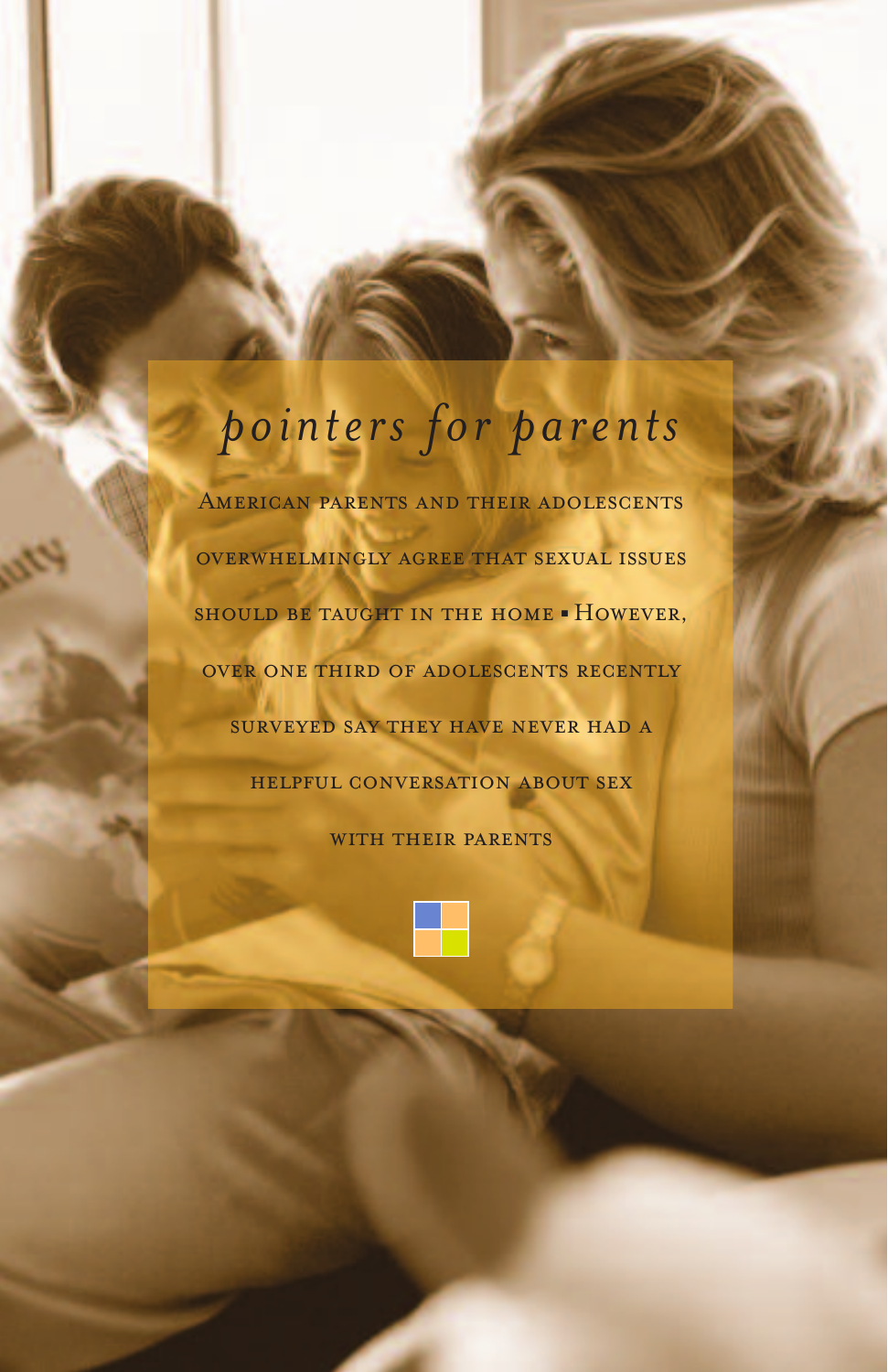## BEGINNING "THE TALK"

The earlier you start communicating with your children about sexuality and their bodies, the more impact you will have. You will then feel more comfortable when the discussions become more detailed.

# **Age Group: 2 – 6 years old**

Use correct terms when discussing your children's "private parts" (genitals).

- Be careful that your words and tone of voice are positive.
- Never scold if you find your children touching private parts. You can easily redirect their attention to something else.
- 1. As you become comfortable using appropriate terms for private parts you can look for opportunities to start conversations with your children.
	- Some examples would be, talking about why mommy sits on the potty and daddy can stand. Talk about why sibling's genitalia look different.
	- Discuss inappropriate touching.
	- Explain to your children how a bathing suit covers areas that are "private."
- 2. Tell your child that there may be strangers or even people they know who may try to touch or look at private parts. Tell your child to tell you or another trusted adult if anyone tries to touch or look at their private areas. Parent's can then make the decision about whether the situation was warranted (ie., a doctor's exam or a teacher or relative assisting your child in the restroom)

# **Age Group: Early Elementary School**

By this time you and your children should be comfortable with discussing many topics, including physical health. Your children will now be more aware of male/female differences and will gradually be exposed to sexual issues through media and friends.

1. Your children will pick up on your attitude about the sexual issues they are exposed to in the media. When they bring up something they've heard that's sex-related, take a deep breath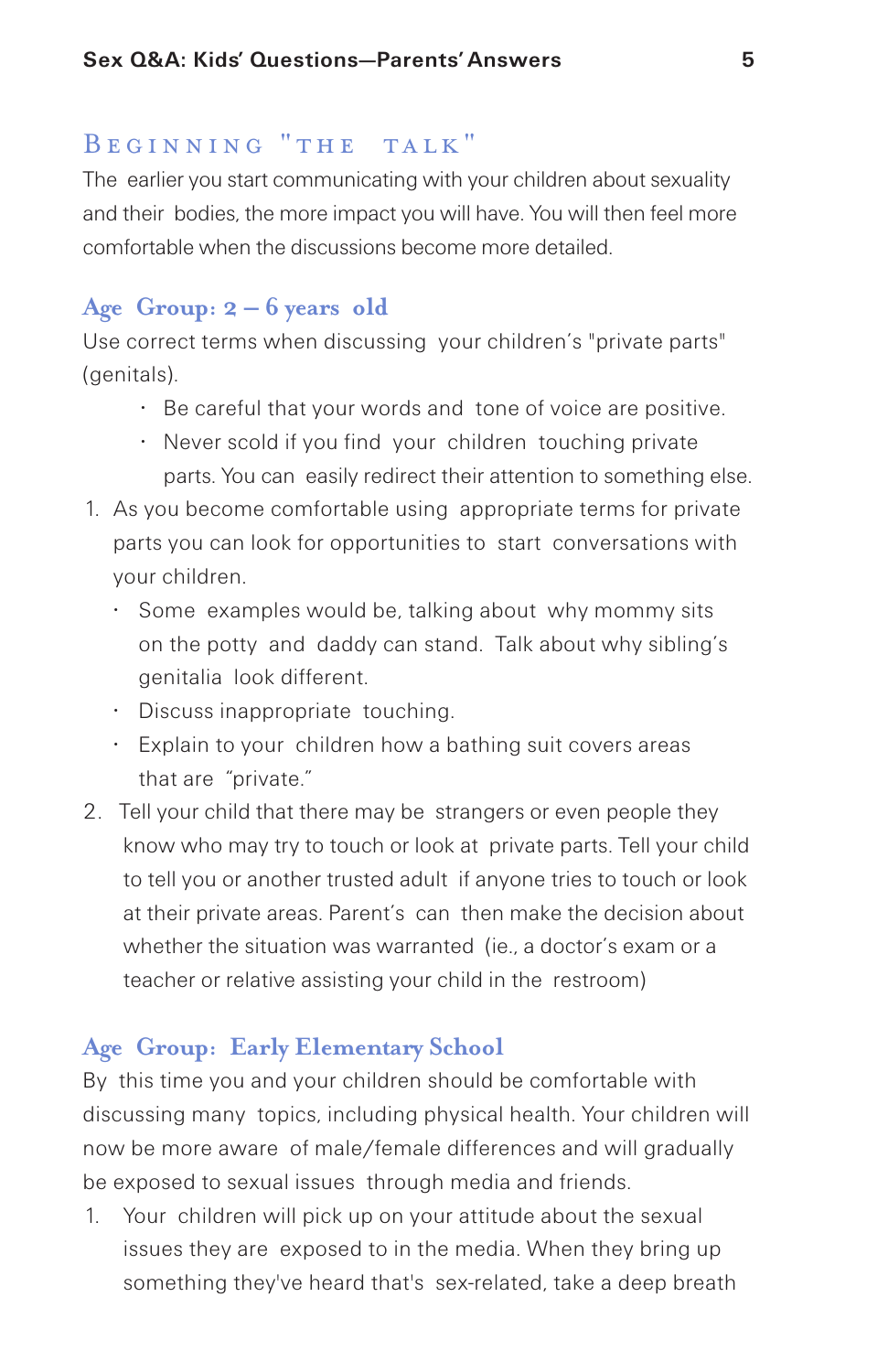and listen carefully. Remember, you want to use this time to open the doors of communication so you can help clarify your family's values and expectations. When your children ask a sexual question, be sure you understand what they are asking. For instance, if a child asks where he comes from, confirm that this is a biological question and not a geographical one.

2. Be specific but do not give more details than your child can handle at his level of maturity. Your child may be satisfied with simple answers at first, such as a baby comes from a mommy and daddy. As your child becomes more curious, you will need to provide additional details. Also, have age - appropriate books about reproduction available in your home that support your family's values.

# **Age Group: Middle School**

By this time your child is consistently exposed to sexual issues. They are inundated via the media and friends. With real-life television programs and music promoting multiple sex partners and frequent sexual activity as the norm, your child is over-loaded with misconceptions about sex.

- 1. Be direct and more detailed on the information you disucss. For instance, youth often believe that oral sex is not "sex" and they cannot contract a sexually transmitted disease that way. Pointed discussions on oral sex and the consequences of having sexual relations before marriage are crucial at this age.
- 2. Make sure your child is clear on your values regarding sexual issues.
- 3. Be clear and specific about your expectations of your child's behavior when dating or "hanging out" with the opposite sex. Include conversations on the dangers of date-rape drugs.
- 4. Your child must be confident that he/she is free to come to you if he/she becomes sexually active or upset over a bad choice.

As parents, you have an enormous responsibility to protect their children from emotional and physical danger. Though sex-related issues are among the most difficult to discuss, they are also the most critically important to the health and well-being of your children.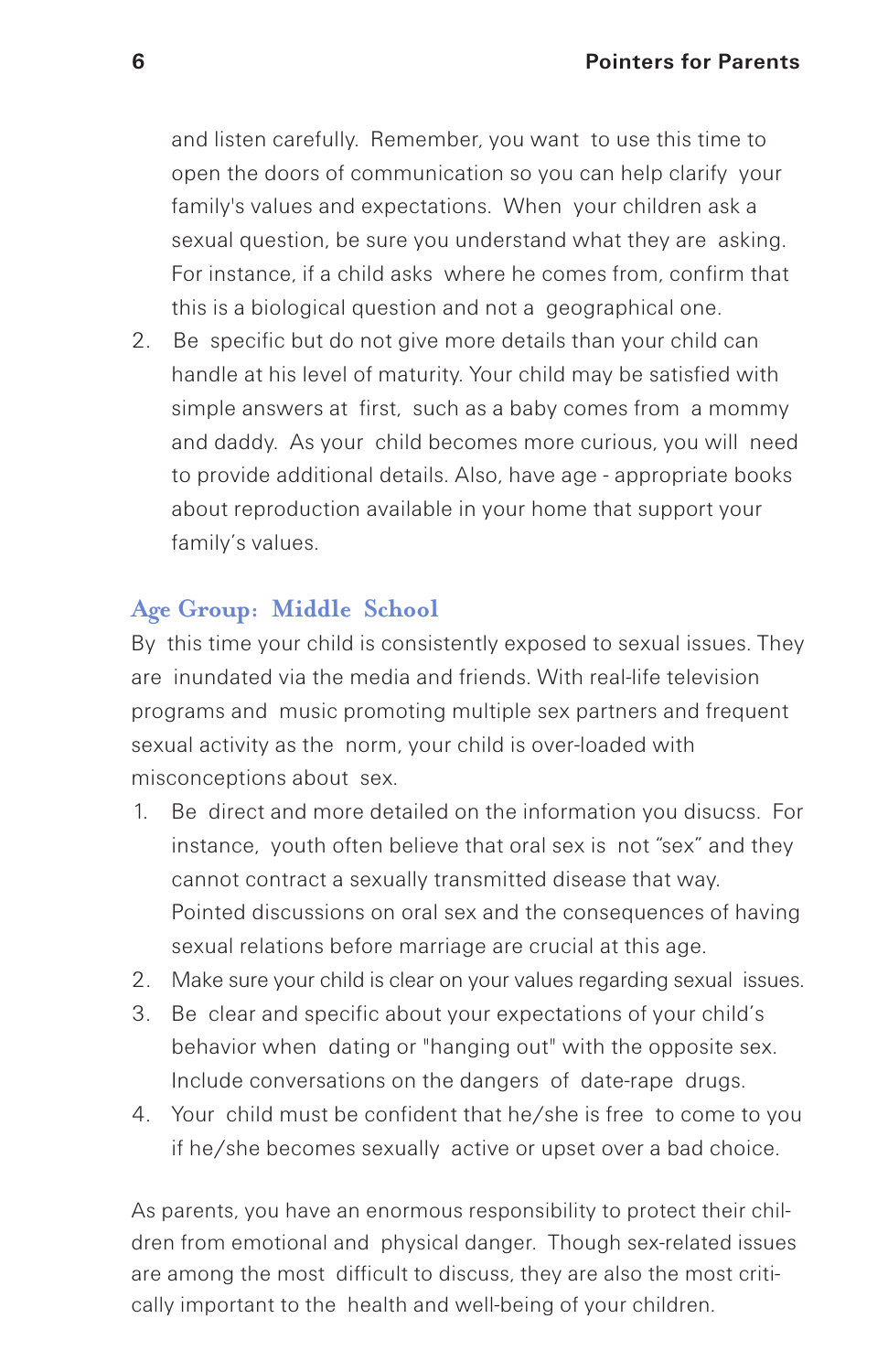According to many scientific surveys and studies, American parents and their adolescents overwhelmingly agree that sexual issues should be taught in the home. However, over one-third of adolescents recently surveyed say they have never had a helpful conversation about sex with their parents. <sup>i</sup> If you were a parent taking part in this survey which category would you fall into? Many parents plan to talk about sex with their children but somehow just never manage to bring up the subject. They often fear their children know more than they do and feel unprepared or even unqualified to discuss sexual issues. The reality is, your child *will* learn about sex, either from you, or from someone else. This book is designed to help you be the teacher for your children.

## **1. Clearly communicate your values and expectations about sex and intimacy.**

As your child grows, explain how you make decisions based on your values. Explain what it means to have self-control. Use life as a springboard for conversations. Keep your eyes open for images and cultural examples to reinforce what your family believes about various behaviors. Set high standards for your child's behavior based on your personal values and those of your faith community. Tell your child what you believe they are capable of; their actions will often rise to meet your expectations.

## **2. Make sure your actions match your words.**

It is important to model positive relationships and healthy habits, not just talk about them. Your child will respect your opinions and advice the most if you are a good role model.

## **3. Make an effort to build "connectedness" with your child.**

Spend time getting to know your child. Find out about her passions. Identify the issues that motivate her. Find new ways to learn things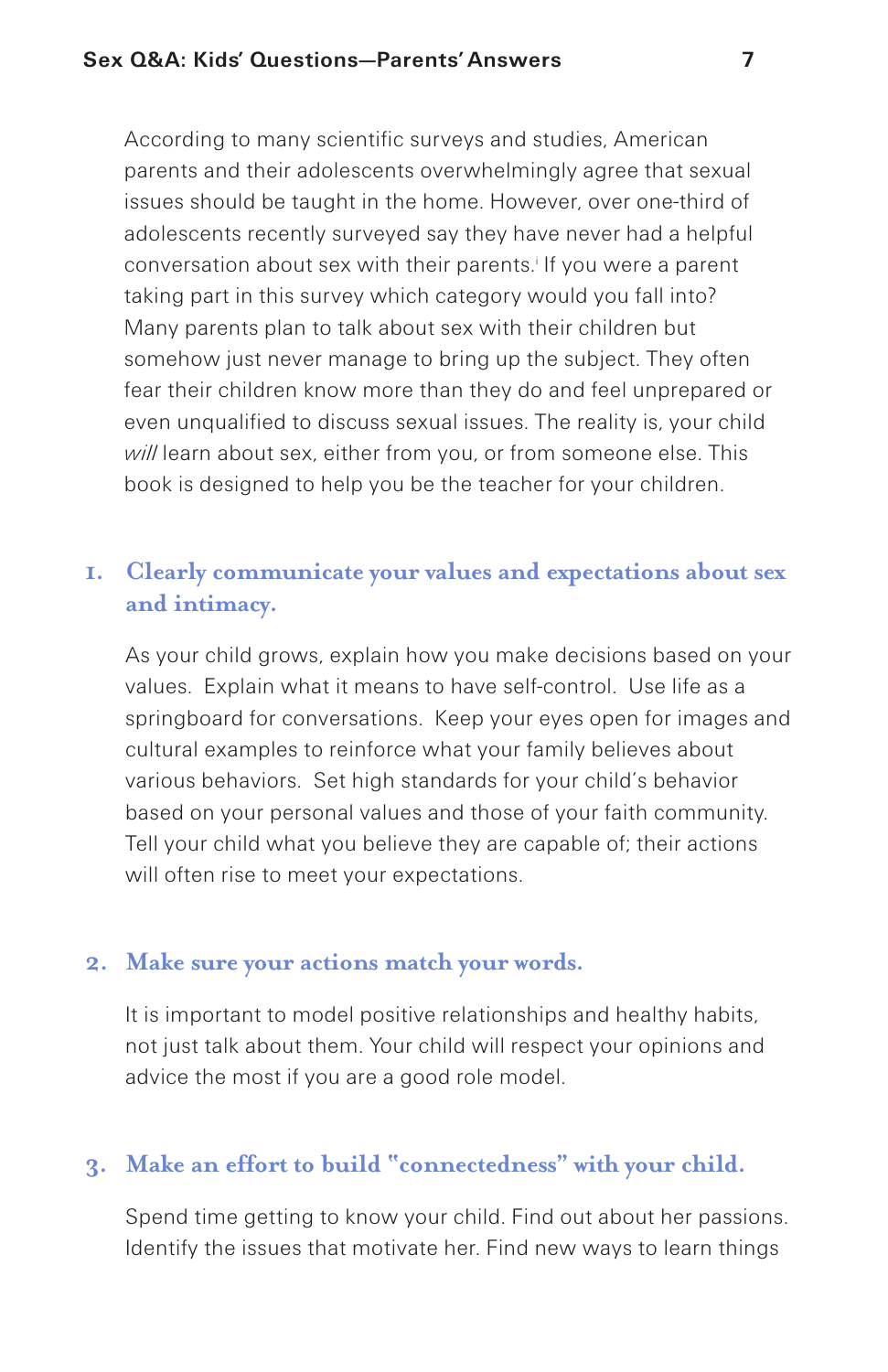together (don't just expect your child to pick up your hobbies). By entering your child's world, you will form the foundations of a relationship that shows you can be trusted and that you care.

#### **4. Be accessible, approachable and willing to listen.**

Showing respect for your child by listening is a good way to open up communication. Active listening is a difficult skill for many parents. Show your child the same respect you show your best friends when they talk. Affirm him; let him know you're listening. Make your self available for conversations on his timeframe. You can't force kids to tell you things if they feel you don't have time for them. If you haven't been talking to your child, start by listening to the little things. Over time, you will build trust to talk about the more important things. Remember, you may be your child's parent but that doesn't give you permanent access to his heart. Let you child know that you care. Also, be honest about your answers and if you don't know something, say so.

# **5. Remember you child's world is very different than the world you grew up in as an adolescent.**

Today's adolescents face greater risks than their parents did. There are more pressures to engage in many different sexual activities (including oral sex). There are also more sexually transmitted diseases (STDs) and some of them are incurable. It is important to stay connected to your child and seek to understand their world. By doing so, you can identify ways to positively impact their lives.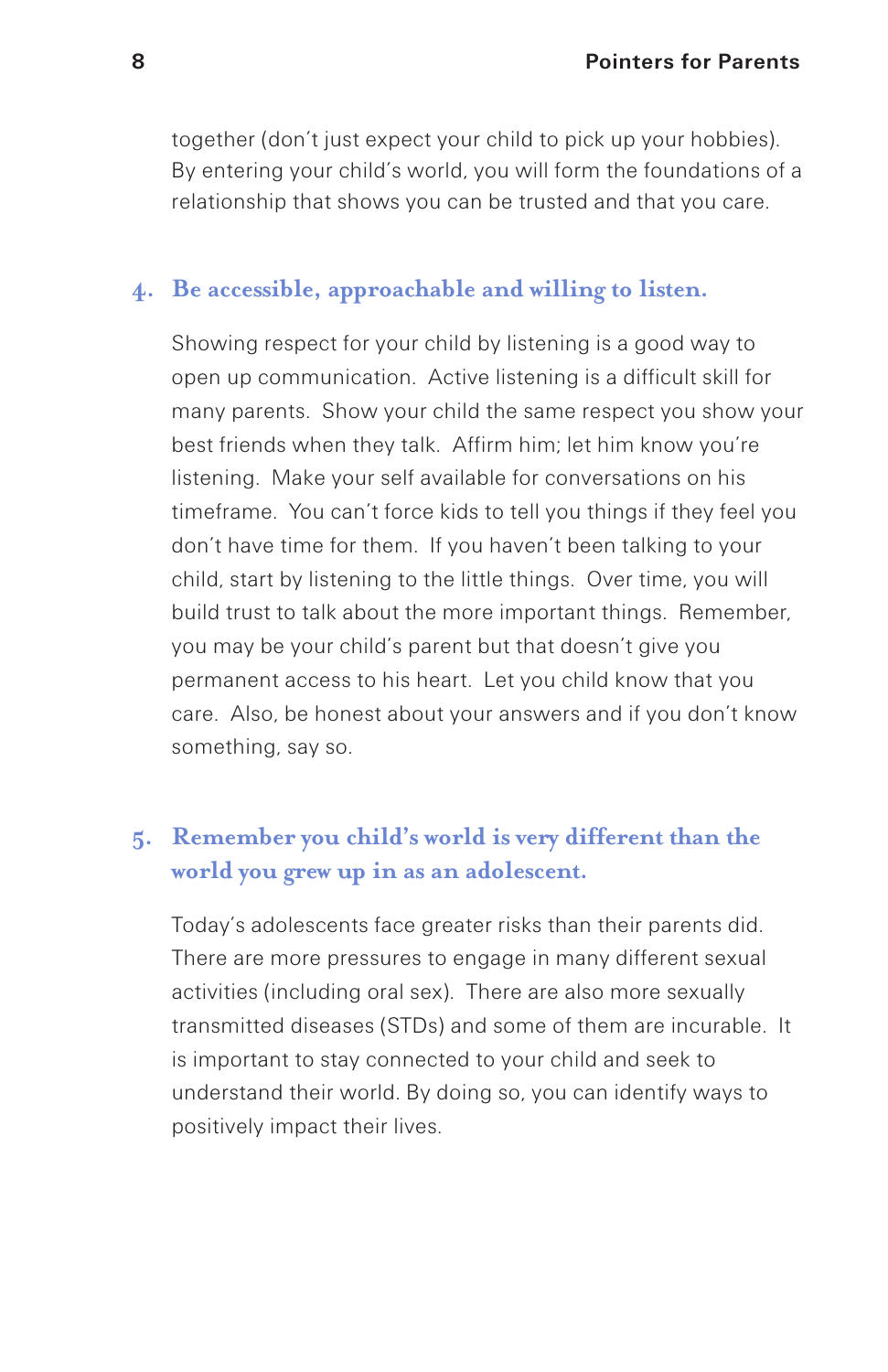## **6. Be involved in your child's school.**

Do you know what your children are learning about sex in school? Find out when presentations will be given at your child's school and ask for information about the presentation; or ask to review the materials that will be used. If you don't feel this information is appropriate, find a healthy, positive alternative curriculum and encourage the instructor and administration to use it. If you don't agree with the presentation, talk with your child about ways to excuse him from class without embarrassing him infront of his peers. Remember, you are the authority in your child's life, especially concerning values, including sexuality.

## **7. Remember that sex is good and hormones are real.**

Curiosity about sex will not go away if it is never discussed. In fact, avoiding the subject can make sex seem even more mysterious and exciting. Be sure to balance discussions by talking about the positive aspects of sex within marriage as well as the responsibilities that come with it.

## **8. Point out the positive.**

There is a direct link between low self-esteem and high-risk behaviors such as drug use, early sexual involvement, and other self-destructive behaviors. Compliment your children when they are doing what is right and help them set positive goals for the future. Help your children build self-esteem based on character, unique talents and positive accomplishments. Make sure to show your appreciation and pride for all they do *right* before offering constructive criticism about what to avoid. When they make mistakes, talk about how to earn back your trust. Never leave them feeling hopeless.